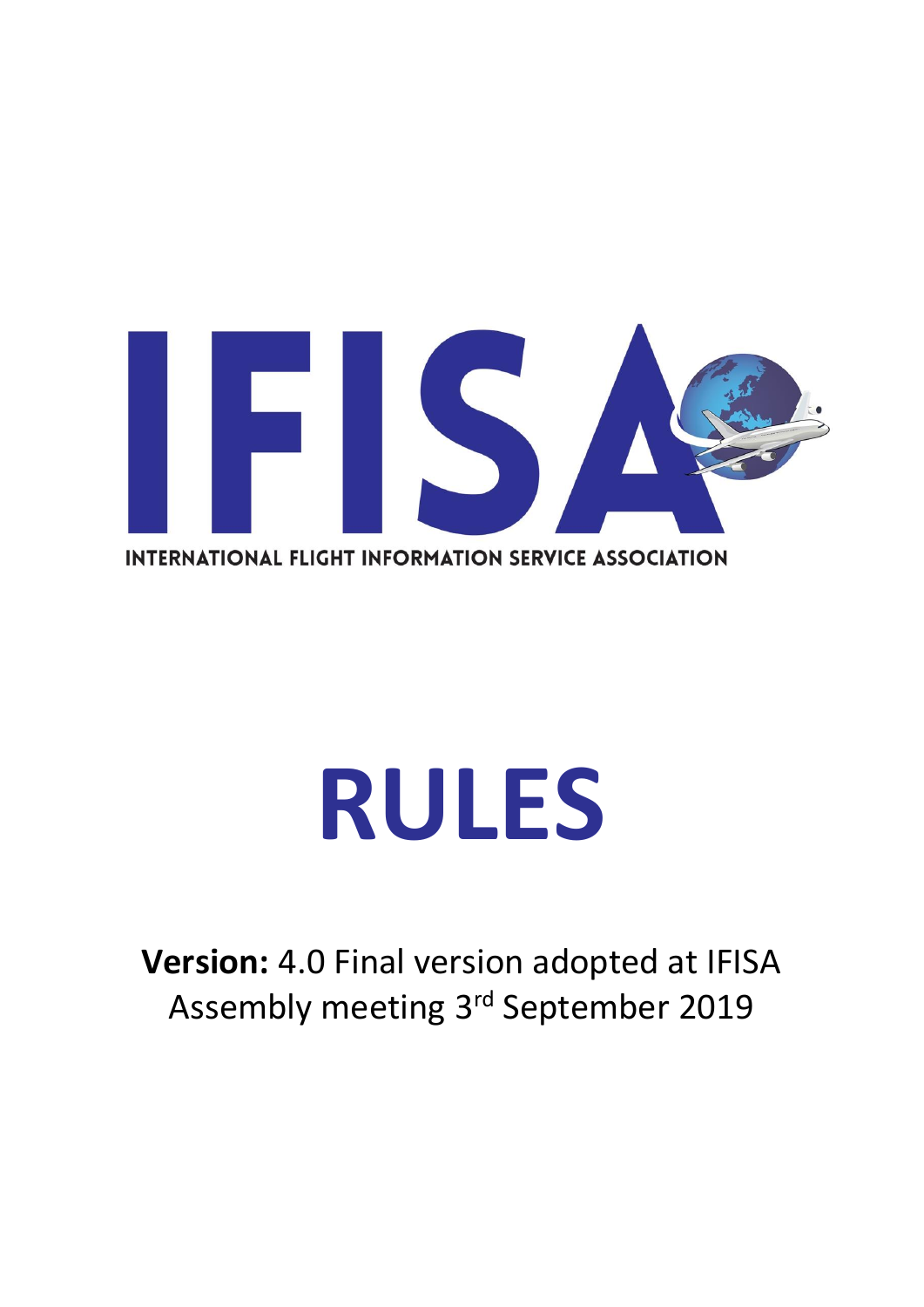# <span id="page-1-0"></span>Index: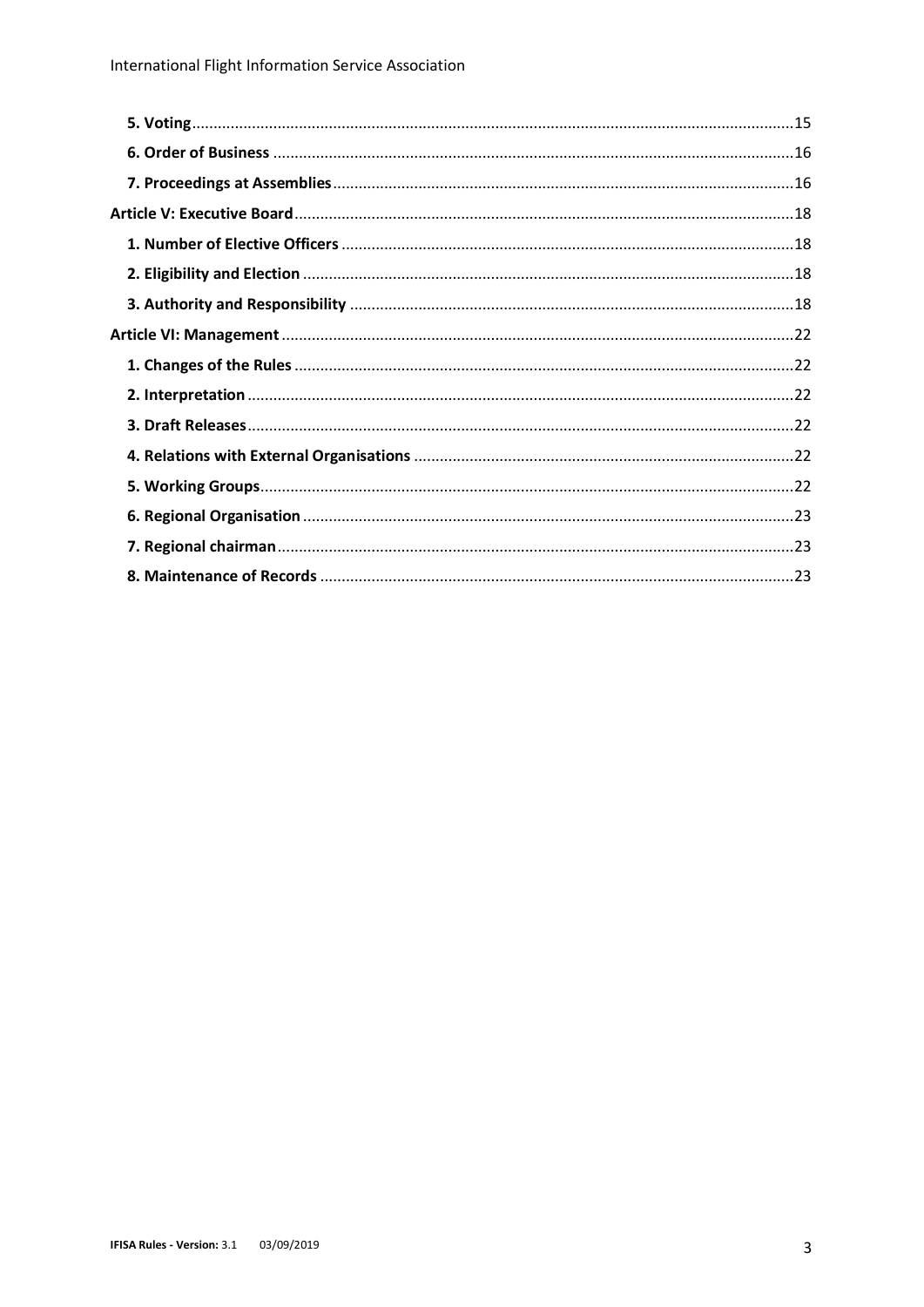# **Article I: General**

## <span id="page-3-0"></span>**1. Name**

The name of this Association is the *International Flight Information Service Association* (IFISA).

## <span id="page-3-1"></span>**2. Definitions**

In these Rules the following words or expressions shall have the following meanings respectively:

<span id="page-3-2"></span>(a) The words "Rules" where applied in these Rules mean the Rules of the International Flight Information Service Association.

(b) The word "IFISA" where applied in this Rules means the International Flight Information Service Association.

(c) The word "Association" where applied in this Rules means any Professional Association, Organisation, (trade) union, or guild of Flight Information Service Officers (FISOs), or individuals, whose purposes are essentially the same of those of IFISA.

(d) The word "Assembly" where applied in this Rules means the delegated representatives of the Associations of IFISA, their proxies or deputies.

(e) The word "Assembly Meeting" where applied in this Rules means the annual meeting of the Assembly.

(f) The word "Officer" where applied in these Rules means any Member of the Executive Board, including President, Vice-President, General Secretary, Treasurer and any other Board-Member.

(g) The word "Resolution" where applied in these Rules means any decision taken by the Executive Board in accordance with the Rules.

(h) "In writing" means discussion of matters requiring attention that may necessitate a decision within a properly constituted meeting of members of the Association.

(i) "Business" means discussion of matters requiring attention that may necessitate a decision within a properly constituted meeting of members of the Association, either in paper or electronic format.

(j) Words importing the singular number include the plural or vice versa, and the words denoting the masculine include the feminine unless the context forbids.

## **3. Mission, Objectives**

## 3.1 Mission of IFISA

<span id="page-3-3"></span>To further the professional status of Flight Information Services, to enhance its stature and to promote aviation safety both nationally and internationally.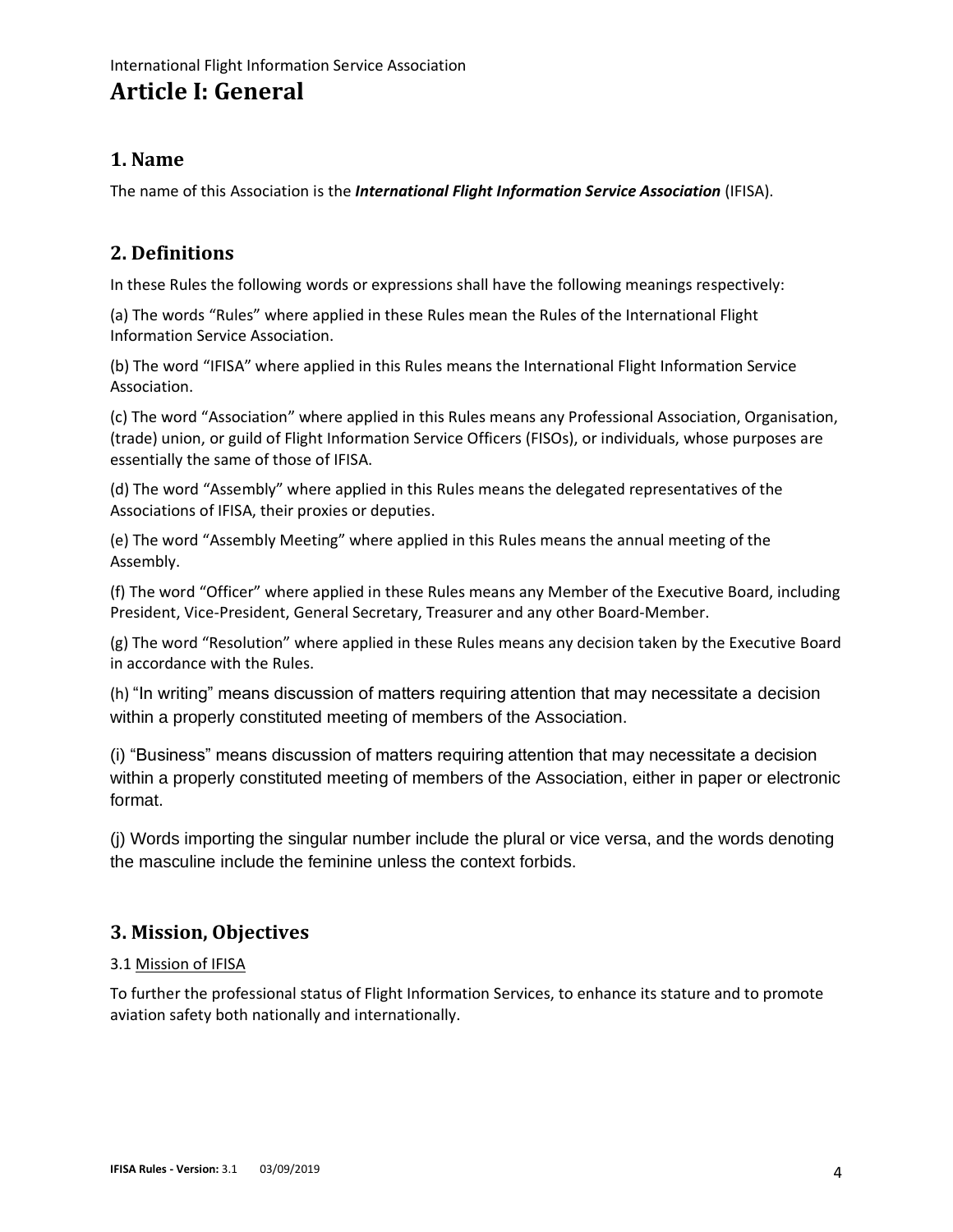#### 3.2. The objectives of IFISA are and shall be:

(a) To operate as a non-partisan, non-profit-making Association of FIS Associations;

(b) To promote safety, efficiency and regularity in International Air Navigation;

(c) To assist and advise in the development of FIS, in order to maintain the safe, orderly and expeditious flow of air traffic;

(d) To promote and uphold a high standard of knowledge and professional efficiency amongst FIS personnel;

(e) To protect and safeguard the collective professional interests of FIS personnel;

(f) To make mutual benefit Memberships with other professional organisations;

(g) To strive for a worldwide Association of FIS Associations.

(h) To allow national FISO associations to work together and meet each other

(i) To closely co-operate with International and national aviation authorities and institutions concerning the Flight Information Service.

3.3. In order to follow these objectives, IFISA will:

(a) Endeavour to establish a close working relationship for ICAO & EASA and other institutions to improve and standardise the service provided by FISOs internationally

(b) Set up Committees for studying new techniques and facilities necessary and useful for the safety of International Air Navigation;

(c) Collect and distribute information on professional problems and developments;

(d) Levy Membership fees, annual subscriptions and charges upon its member Associations to provide the funds for effective management of IFISA activities;

(e) Sponsor and support the passage of legislation and regulations which will increase and protect the safety of air navigation through the improvement of working conditions of FIS personnel;

(f) Endeavour to carry out the work of IFISA in the official language of the International Civil Aviation Organisation (ICAO).

(g) Rigidly exclude all aspects of party/National politics.

#### **4. Registered Address**

IFISA does not have a physical office. If IFISA decides to have one it can be located any place in the world as IFISA is an international association. IFISA has for administrative reasons a registered address. Which is:

<span id="page-4-0"></span>International Flight Information Service Association c/o Entry Point North AB, Box 30, SE-230 32 Malmö-Sturup, Sweden.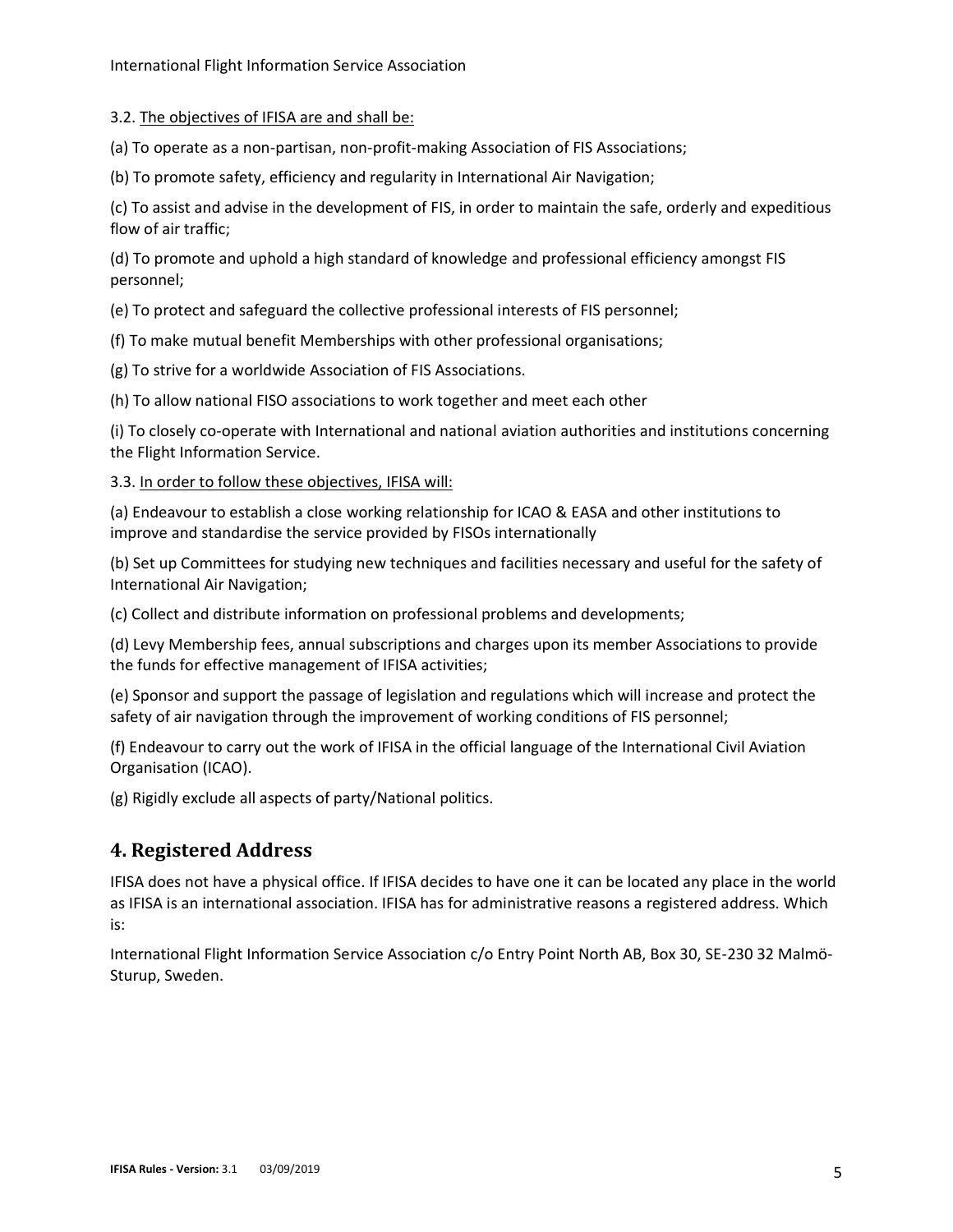## **5. Duration**

The duration of IFISA shall be perpetual or until it is dissolved, as provided in Article I, Section 6 of the Rules.

## <span id="page-5-0"></span>**6. Dissolution**

<span id="page-5-1"></span>IFISA may be dissolved at any time by a three-quarters majority vote, conducted by the Assembly. In the event of such dissolution, the Assembly shall appoint three representatives chosen from the Assembly of IFISA, who will, together with the elected officers, act as agents for the members and dispose of all its assets, physical or otherwise, by public auction or private sales, and any and all questions relating thereto shall be decided by a majority vote of the officers and the agents of the Assembly. All the liquid assets shall then be divided pro-rata between the members of IFISA at the time of such dissolution, in proportion to the annual subscription paid by each of such members before such dissolution.

## **7. IFISA Seal, Emblem and Motto**

7.1. The official Seal and Emblem of IFISA is demonstrated on the front page of this Rules.

<span id="page-5-2"></span>7.2. The official Motto of the Association is "*Stay Informed*".

7.3. The official Seal, Emblem and Motto may only be changed on Assemblies by a majority of two-thirds of the Assembly members.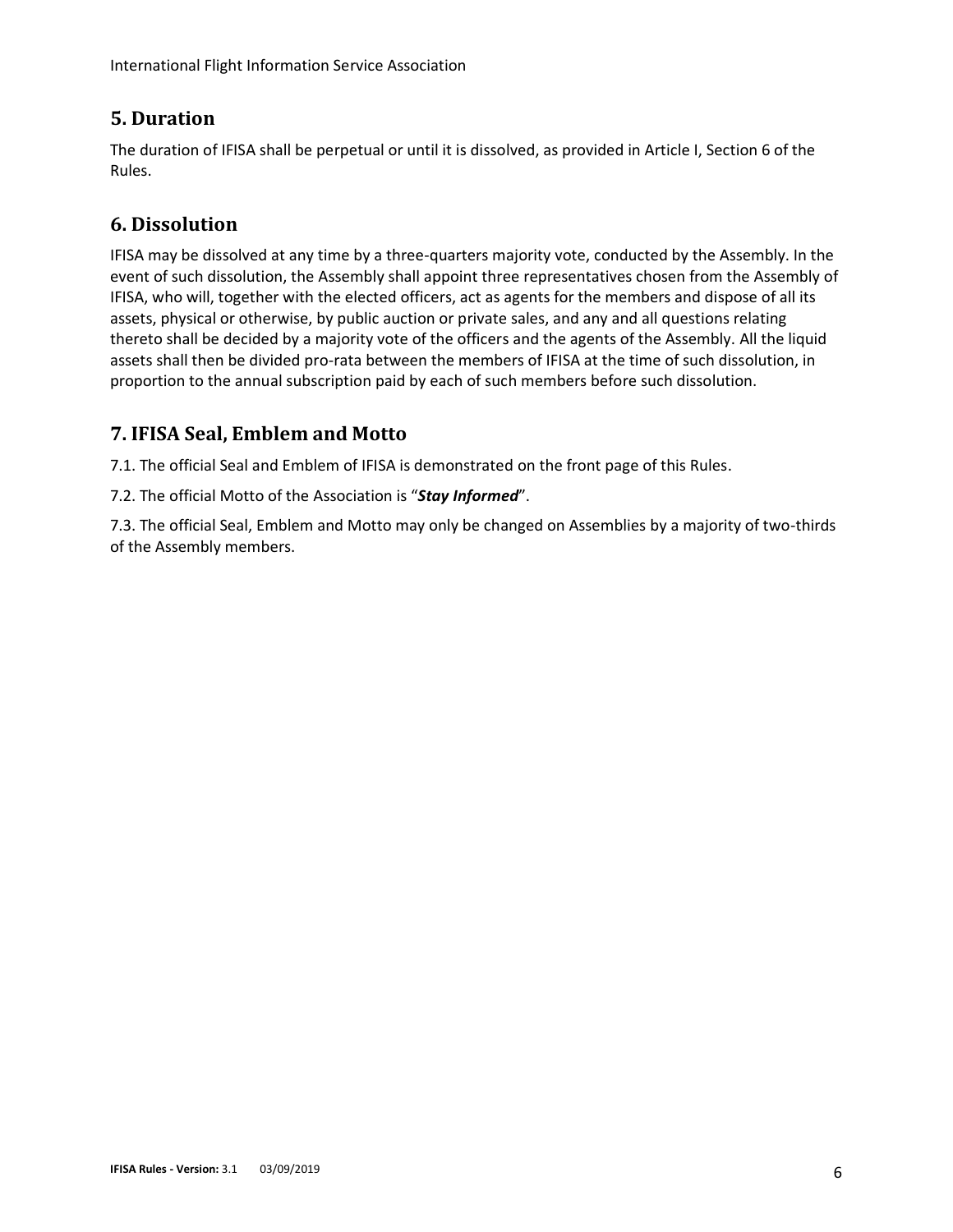# **Article II: IFISA Members**

## <span id="page-6-0"></span>**1. Full Member Associations**

<span id="page-6-1"></span>1.1. The members consist of the national Flight Information Service Associations and any other suitable persons as determined by the affiliated Association of the respective country. All national members of an affiliated Association shall be considered simultaneously as individual members of IFISA. Affiliated Associations shall function as collective members of IFISA. In national respect, they will act independently. Each member Association, however, and its individual members shall abstain from any action detrimental to the common interest of the profession to its honour and public recognition.

1.2. Only one Association, Organization or guild may be accredited as a Member Association at any one time per Country. In case one Country has two Associations, Organization or guild representing Flight Information Service separately, both can be Member Associations. An application from the same Country and area of representation of an existing Member Association shall not be considered unless the Member Association does not represent the majority of the group of staff and the applicant Association can demonstrate that it is the representative body for the majority of that group of staff in that Country. The approval of such membership requires at least a two-thirds majority of the votes cast at an Assembly. A vote accepting the membership of such applicant Association shall result in the automatic removal from membership of the existing Member Association from the same Country and Area of representation.

#### 1.3. Individual Members

If no Association, Federation, Guild or any other organization in the country is available or an individual is not a member of any of these organizations in the country, an individual person can apply as individual Member at IFISA. Membership Fee is as an individual is applicable unless the individual is not member of such a national organization.

## **2. Associate Membership**

<span id="page-6-2"></span>2.1. Associate membership may be granted to individuals not in membership of affiliated Associations, only with the endorsement of the member association of the country in question if existing. In the absence of such an association, the Executive Board would exercise the endorsement upon those who support the objects of IFISA.

2.2. Honorary Associate membership may be conferred by a proposal of the Executive Board to individuals who are unable to qualify for Associate Membership but who work closely with the profession and/or the Federation on an individual basis. The status of Honorary Associate Member may be conferred or revoked by a majority vote at Assemblies.

Such associate members shall not vote at Assemblies; however, they may speak on technical matters at the discretion of the Executive Board.

## **3. Corporate Membership**

<span id="page-6-3"></span>IFISA will be empowered to invite suitable organisations and individuals to become corporate members of IFISA to assist in consideration of all technical matters in which IFISA may become involved and present technical papers for consideration of IFISA. Corporate members are invited to attend meetings of the Assembly and other committees of IFISA as observers. Corporate members have no voting rights.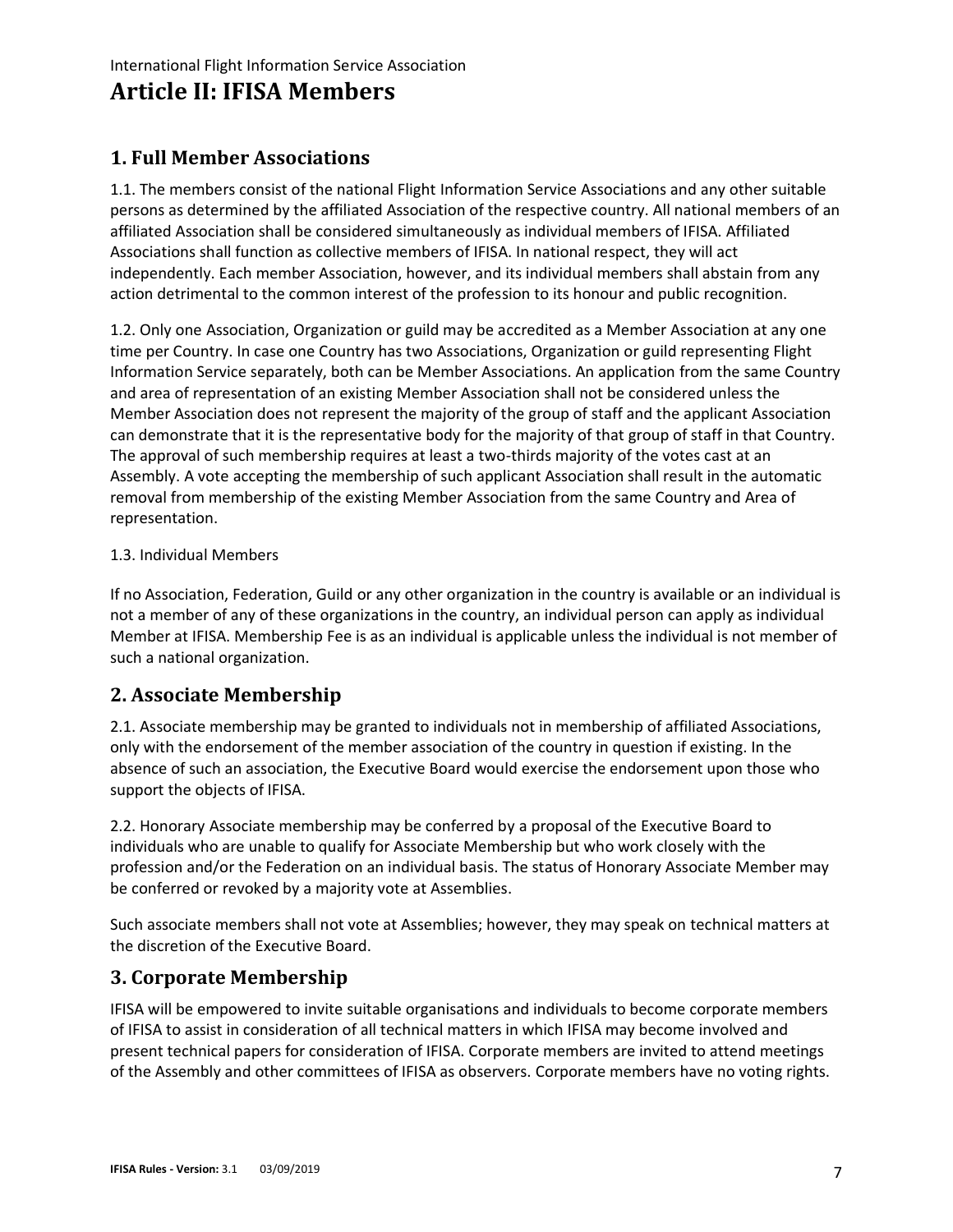## **4. Application for Membership**

4.1. Any Association whose members or any part thereof, are engaged in the field of Flight Information Service is eligible for Membership.

<span id="page-7-0"></span>4.2. Applications for membership shall be directed to the Secretary of IFISA. Such applications shall include copies of the Applicants Constitution or Rules of the Association if existing. The Secretary shall present the application to the Executive Board, which needs to be approved by a two-thirds majority vote at any Executive Board Meeting. When appropriate the Executive Board may delegate its authority in this regard to the Assembly.

4.3. The particulars and the category of an elected affiliate Association shall be inserted and stored in IFISA´s membership list to be maintained by the Executive Board.

4.4. A Certificate of Membership in paper or electronic format shall be granted to Full/Honorary/Associate/Corporate Members. The applicant may become an active affiliate of IFISA upon paying the required Membership fee and the annual subscription. By becoming a member of IFISA each Association or individual shall agree and subscribe, without reservations, to all provisions, conditions and regulations, contained in the Rules.

4.5. When the Certificate of an affiliated Association is revoked or suspended by IFISA, such Association shall immediately surrender its Certificate to IFISA along with any and all property in its possession belonging to IFISA, and all rights and privileges thereunder shall thereafter be inoperative and null and void.

## **5. Suspension of Members**

<span id="page-7-1"></span>5.1. In case of neglect of payment, an Association in arrears shall be officially notified of the fact. If regular payment is not resumed within six months after such notification, the respective Association shall become suspended from Membership. Reinstatement may be effected by a two-thirds majority vote of the Executive Board upon such terms and conditions as they regard necessary to impose.

5.2. If any affiliated member is judged to have committed unprofessional conduct in the opinion of twothirds of the Executive Board, the President may suspend the member. Reinstatement may be effected by a two-thirds majority vote of the Executive Board upon such terms and conditions as they regard necessary to impose.

## **6. Appointment of Assembly Members**

Each affiliated Association shall appoint delegates to represent it at the assembly. One of these delegates shall be identified as the 'voting representative' and the name of such voting delegate shall be identified at the commencement of the Assembly.

## <span id="page-7-2"></span>**7. Termination of Membership**

7.1. Membership to IFISA may be terminated by expulsion or by voluntary withdrawal.

<span id="page-7-3"></span>7.2. Any member may retire by written notice to the Executive Board, giving not less than three months clear notice. Any outstanding accounts will be forfeited on retirement/withdrawal of membership. Membership is terminated as soon as the organisation and/or individual becomes bankrupt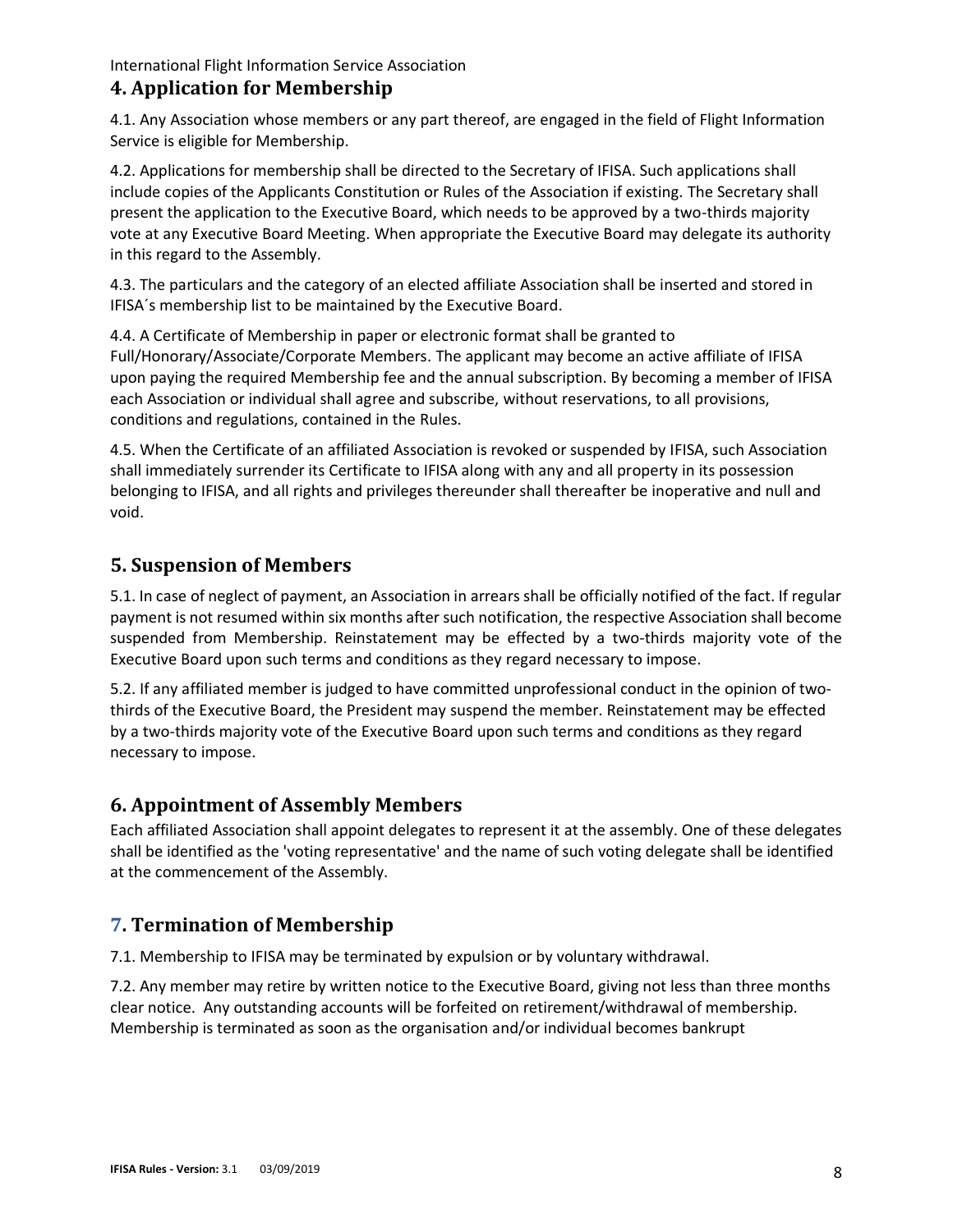7.3. Corporate Membership shall terminate if the organisation and/or individual becomes bankrupt or at the discretion of the Executive Board by a two-thirds majority vote, should it consider that the activities of the Corporate Member are detrimental to the interests of IFISA.

7.4. Expulsion shall be effective in respect of those affiliated Full Member Associations, which are guilty of acts of conduct prejudicial to the best interest of IFISA and in violation of the Rules in such a manner which is likely to cause harm to IFISA or any affiliated Association.

7.5. Expulsion shall be effective only at a meeting of the Assembly and shall be determined by a twothirds majority.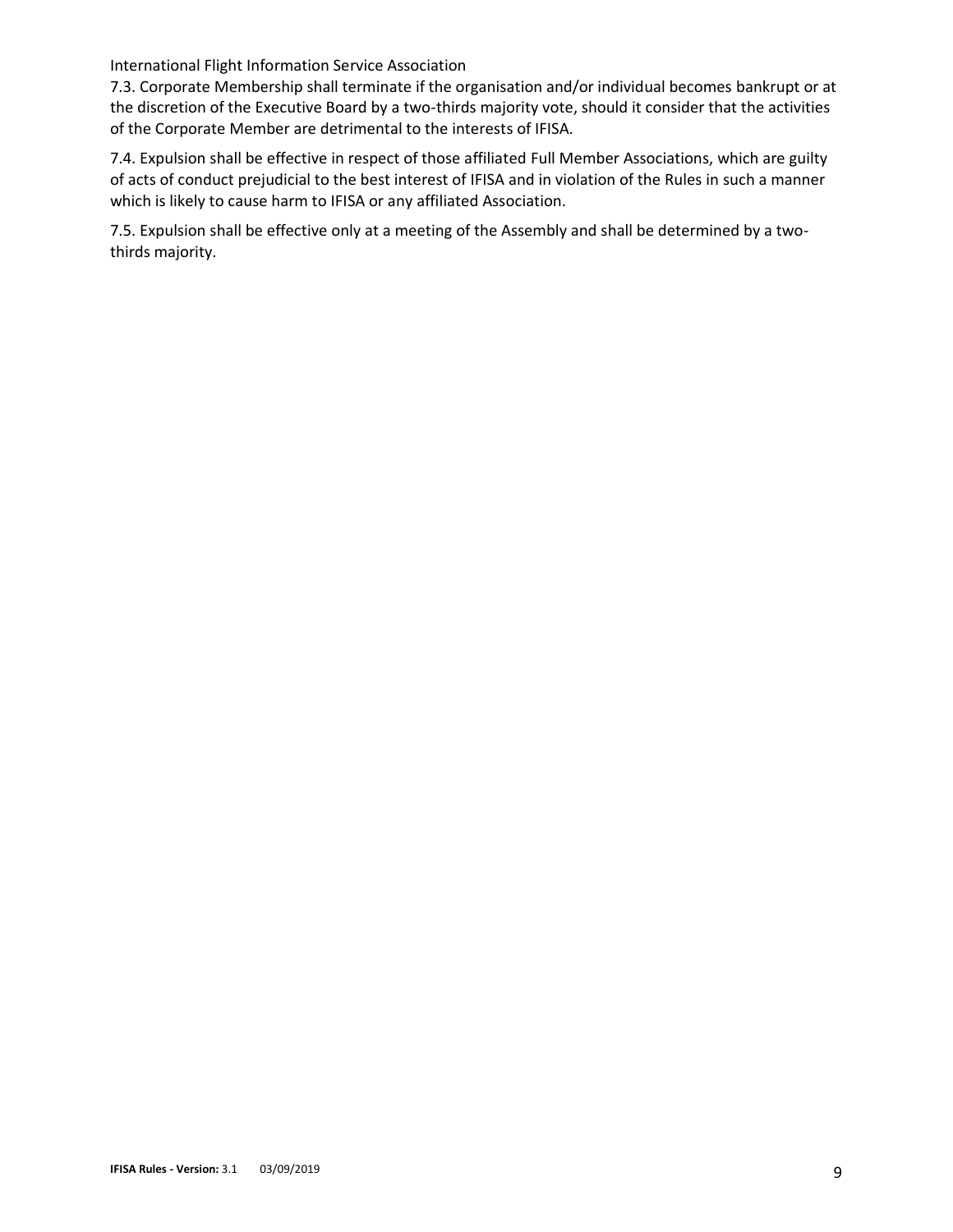# **Article III: Finance**

## **1. Determination of Annual Income**

<span id="page-9-0"></span>The Assembly is empowered to determine any Membership fees, annual subscriptions and charges to be paid to IFISA by the member associations, associate members and corporate members.

## <span id="page-9-1"></span>**2. Membership Fee**

2.1. The Membership Fee, if any, shall be decided by the general assembly. The assembly may decide that different member fees apply for different types of members.

## <span id="page-9-2"></span>*2.2 Individual Membership*

*Membership Fees will be applied to Individual Members with 10 Euros per year.*

## *2.3 Full Member Associations*

*Membership Fees will be applying to Full Members Associations based on the number of FIS Officers represented within the Member Association staggered to the number of members in the association. Following membership fees will apply: Associations with up to 25 FISO and AFISO members: 50 Euro per year*

*(= 50,0-2,00 Euro per member)*

*Associations with up to 40 FISO and AFISO members: 80 Euro per year (= 3,07-2,00 Euro per member)*

*Associations with up to 60 FISO and AFISO members: 120 Euro per year (= 2,92-2,00 Euro per member)*

*Associations with up to 100 FISO and AFISO members: 185 Euro per year (= 3,03-1,85 Euro per member)*

*Associations with up to 130 FISO and AFISO members:  290 Euro per year (= 2,87- 2,23 Euro per member)*

*Associations with up to 160 FISO and AFISO members: 320 Euro per year (= 2,44-2,00 Euro per member)*

*Associations with more than 160 FISO and AFISO members: 350 Euro per year (= max 2,17 Euro per member)*

## *2.4 Associate Membership*

*Associate Members are free of Membership fees. Associate Members are invited to sponsor IFISA on a voluntary basis.*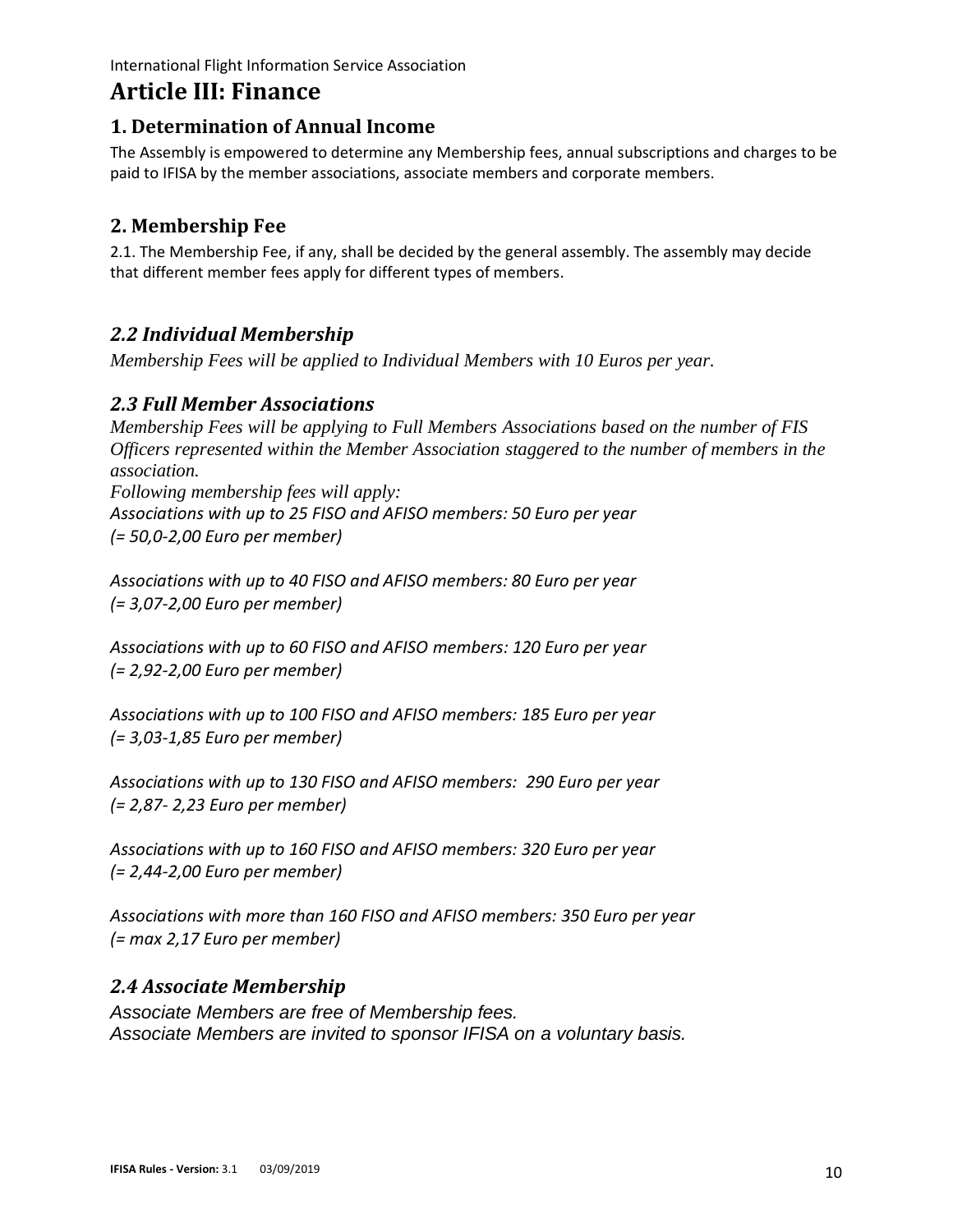#### *2.5 Corporate Membership Levels*

*Different IFISA Corporate Membership Levels are available.*

*a. Bronze Corporate Membership*

*a. Privileges: IFISA Website advertisement via Hyperlink and Logo on IFISA Website*

*Bronze Corporate Membership Fee: 150,00 Euro per year*

- *b. Silver Corporate Membership*
	- *a. IFISA Website advertisement via Hyperlink and Logo on IFISA Website*
	- *b. a discount of 10% at IFISA Annual Seminar (sponsorship package)*
	- *c. IFISA Newsletter Advertisement (minimum of 2 Newsletter per year) with an article about the products of the company.*

*Silver Corporate Membership Fee: 400,00 Euro per year*

- *c. Gold Corporate Membership*
	- *a. IFISA Website advertisement via Hyperlink and Logo on IFISA Website*
	- *b. a discount of 10% at IFISA Annual Seminar (sponsorship package)*

*c. IFISA Newsletter Advertisement (minimum of 2 Newsletter per year) with an article about the products of the company.*

*d. each official document will be included the logo "official partner" (or other designation)*

*Gold Corporate Membership Fee 600,00 Euro per year*

#### *2.6 Suspension and Cancelation of Membership*

*Members who are not able to pay their Membership Fees have the possibility to suspend their Membership for a period of time until they are able to pay their Membership Fees. This procedure is only applicable when:*

- *1. The Association or Individual Members inform the IFISA Executive Board well in advance about the situation.*
- *2. The Executive Board will approve the suspension of membership for a limited period of time, which will not extend more than 3 years.*
- *3. The maximum time frame for a suspension of membership fees is 3 years.*

*4. The association has to have good reasons for applying the suspension procedure.*

*5. During the suspension time, the association has no right to vote on elections or other IFISA assembly voting's.*

*6. If the association or individual member is not able to pay the membership fee after 3 years, the IFISA Executive Board can decide to cancel Membership.*

*7. After 3 years the membership fees of the past 3 years must be paid to stop the process of membership suspension and/or cancellation.*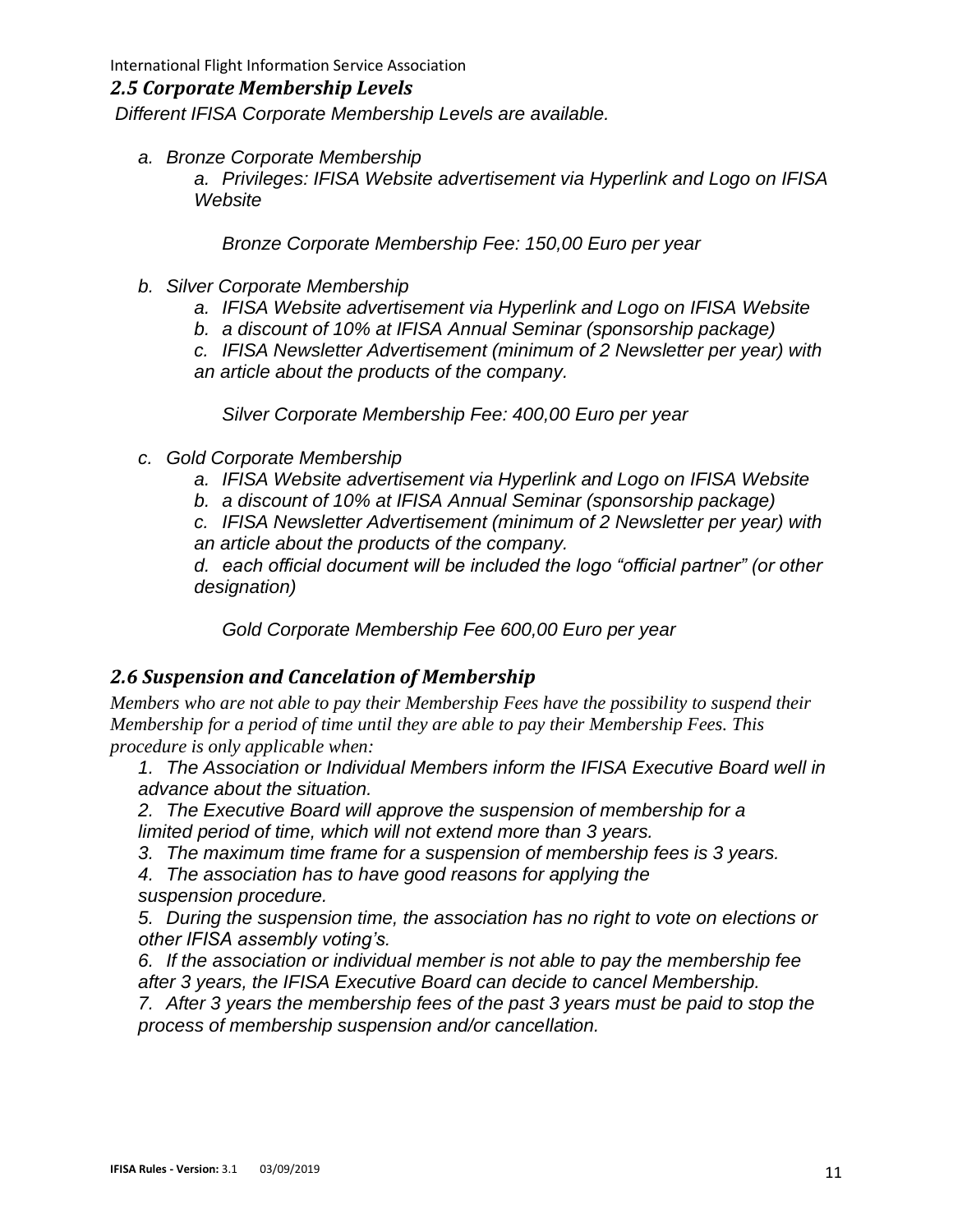#### **3. IFISA finances**

IFISA shall be a non-profit organisation. All income from e.g. seminars, gifts and membership fees shall go to activities and other costs that benefit the IFISA members or causes in line with the IFISA objectives.

## <span id="page-11-0"></span>**4. Financial Year, Books of Account and Budget**

#### **4.1. The financial year of IFISA shall commence on 1st July and expire on 30 th June each year.**

<span id="page-11-1"></span>4.2. Books of account shall be kept, indicating IFISA´s assets, creditors/liabilities and debtors, as well as the sums of money received and expended, and the manner in which these sums have been dealt with.

4.3. The budget and accounts shall be presented annually by the Treasurer for approval by the assembly. The balance sheet and the accounts of income and expenditure of the last financial year shall be made available to the affiliated Associations at the annual Assembly.

## **5. Currency**

All Membership fees, annual subscriptions and charges shall be levied in the currency that is applicable to the nation that IFISA at the time is registered and has its administrative office and bank account.

## <span id="page-11-2"></span>**6. Accounts**

The principal bank account of IFISA shall be in the name of the International Flight Information Service Association and cheques drawn thereon shall be signed by the Treasurer and/or the Secretary of IFISA.

## <span id="page-11-3"></span>**7. Expenditure and Allowances**

<span id="page-11-4"></span>The officers of the Executive Board and other persons specifically designated by the Assembly shall be paid their expenses in connection with duties authorised and undertaken on behalf of IFISA. They shall not receive any salary except that, by the majority decision of Assembly, separate specific payments may be granted. The expenses of "delegates" incurred in attendance at Assemblies will not be met from IFISA funds.

## **8. Financial Liabilities**

<span id="page-11-5"></span>8.1. No elective officer or agent of IFISA, either singly or jointly with others, except as designated and provided in the Rules, shall have the power to make any bill, note, cheque or other negotiable instrument payable or endorse the same in the name of IFISA, or contract or cause to be contracted any debts or liabilities in the name of or on behalf of IFISA.

8.2. Notwithstanding the provisions stated in 8.1 above, the President shall be authorised to approve expenditure of an urgent nature, subject always to those conditions which have been determined by the Executive Board.

## **9. Auditors**

<span id="page-11-6"></span>The Assembly shall appoint auditors who will be responsible for checking IFISA accounts and the management of financial activities by the Treasurer prior to the Assembly. The auditors shall deliver a written report of their findings to the Assembly and at such other times as may be requested by the officers or by the Assembly.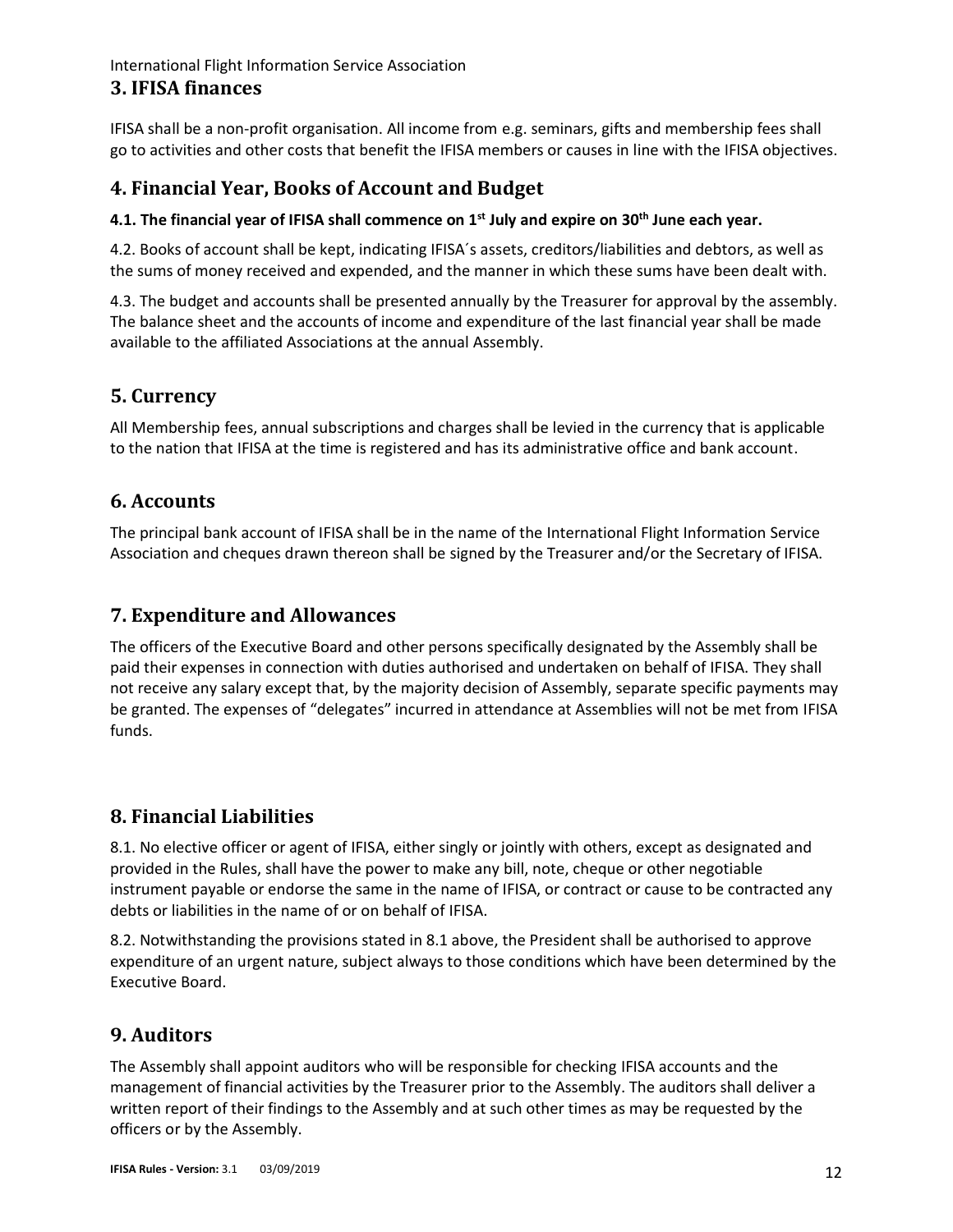## **10. Indemnity**

<span id="page-12-0"></span>The officers, the President, the Vice-President, the Secretary, the Treasurer, the Board Member(s), the Auditors, and the member associations of IFISA and every of them, everyone of their heirs, executors and administrators shall be indemnified and secured harmless out of the assets of IFISA from and against all actions, costs, charges, losses, damages and expenses which they or any of them, their or any of their heirs, executors or administrators shall or may incur or sustain by or by reason of any act done, concurred in, or omitted in, or about the execution of their duty in their respective offices or trusts except such (if any) as they shall incur or sustain by, or through their own wilful neglect or default, or through their own dishonesty respectively, and none of them shall be answerable for the acts, receipts, neglects or defaults of the other or others of them or for joining in any receipt for the sake of conformity or for the defaults of any bankers or other persons with whom monies or effects belonging to IFISA or its members shall or may be lodged or deposited for safer custody, or for the insufficiency or deficiency of any security upon which any monies of or belonging to IFISA shall be invested, or for any other losses, misfortunes or damages which may happen in the execution of their respective offices or trusts, or in relation thereto, except the same shall happen by or through their own wilful neglect or default, or by their own dishonesty respectively.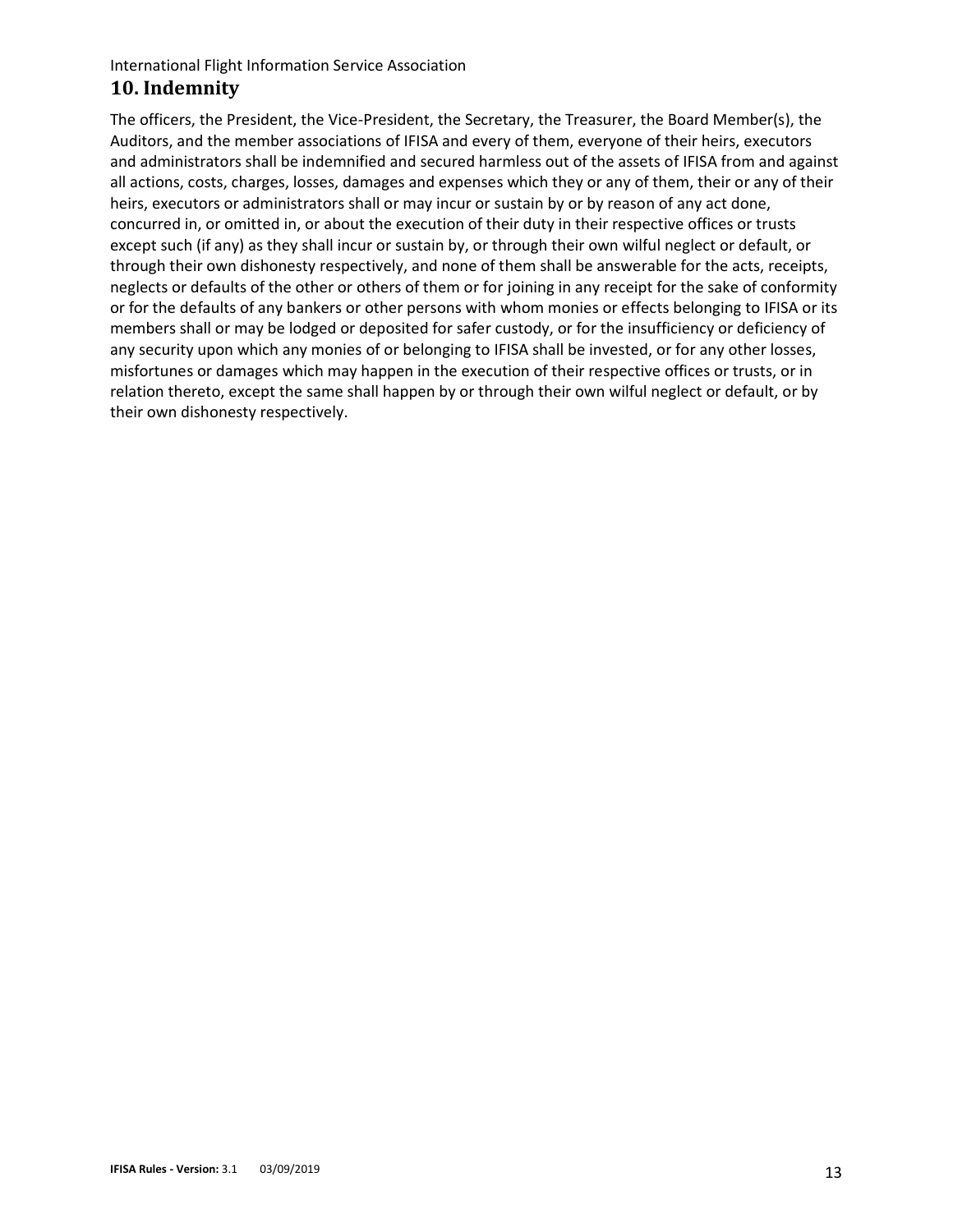# **Article IV: Meetings**

## <span id="page-13-0"></span>**1. Types of Meeting**

#### 1.1. Assembly meeting:

<span id="page-13-1"></span>These meetings shall take place annually (normally during the month of September) at such time and place as an Assembly or the IFISA Executive Board shall have decided.

Notice shall be given by the Executive Board to affiliated members at least 3 months before the date of a General Meeting. Each year, the Assembly will have special powers and these are:

- the authority to amend the Rules and
- Elect/re-elect officers of the Executive Board as per the election schedule kept by the Secretary.

#### 1.2. Special Assembly meetings:

These meetings to decide on matter or matters of urgency, may be convened by a simple majority of an Assembly in session, or by a decision of Assembly members (so named in accordance with Article I, Section 2(d)), which is supported by at least half of said Assembly members who respond to the question as put before them by the IFISA Executive Board.

#### 1.3. IFISA Executive Board Meetings:

Meetings are held on a regular basis upon the decision of the Executive Board. Meetings can be held as physical meetings or teleconferences. A meeting shall be announced at least 2 weeks in advance. If a physical meeting is booked it shall be announced at least 6 weeks before. The announcement of a meeting shall include a meeting agenda. Meeting notes shall be taken and made available to all board members after the meeting.

## **2. Attendance at meetings**

#### 2.1. Assembly meetings

<span id="page-13-2"></span>These shall consist of the officers of IFISA, plus Assembly representatives as per Article I, Section 2(d).

#### 2.2. Special Assembly meetings

These shall consist of those eligible to attend this type of Assembly.

#### 2.3. Executive Board meetings:

These shall consist of the officers of IFISA.

#### 2.4. Advisor Attendance:

Each affiliate may, in addition to their Assemblymember, have in attendance other representatives for their organisation as advisors and/or committee participants. These representatives may not speak at Assemblies unless called upon by their individual Assemblymember. In the event of meeting space limitations, these representatives may be required to not sit at the Assembly meeting table.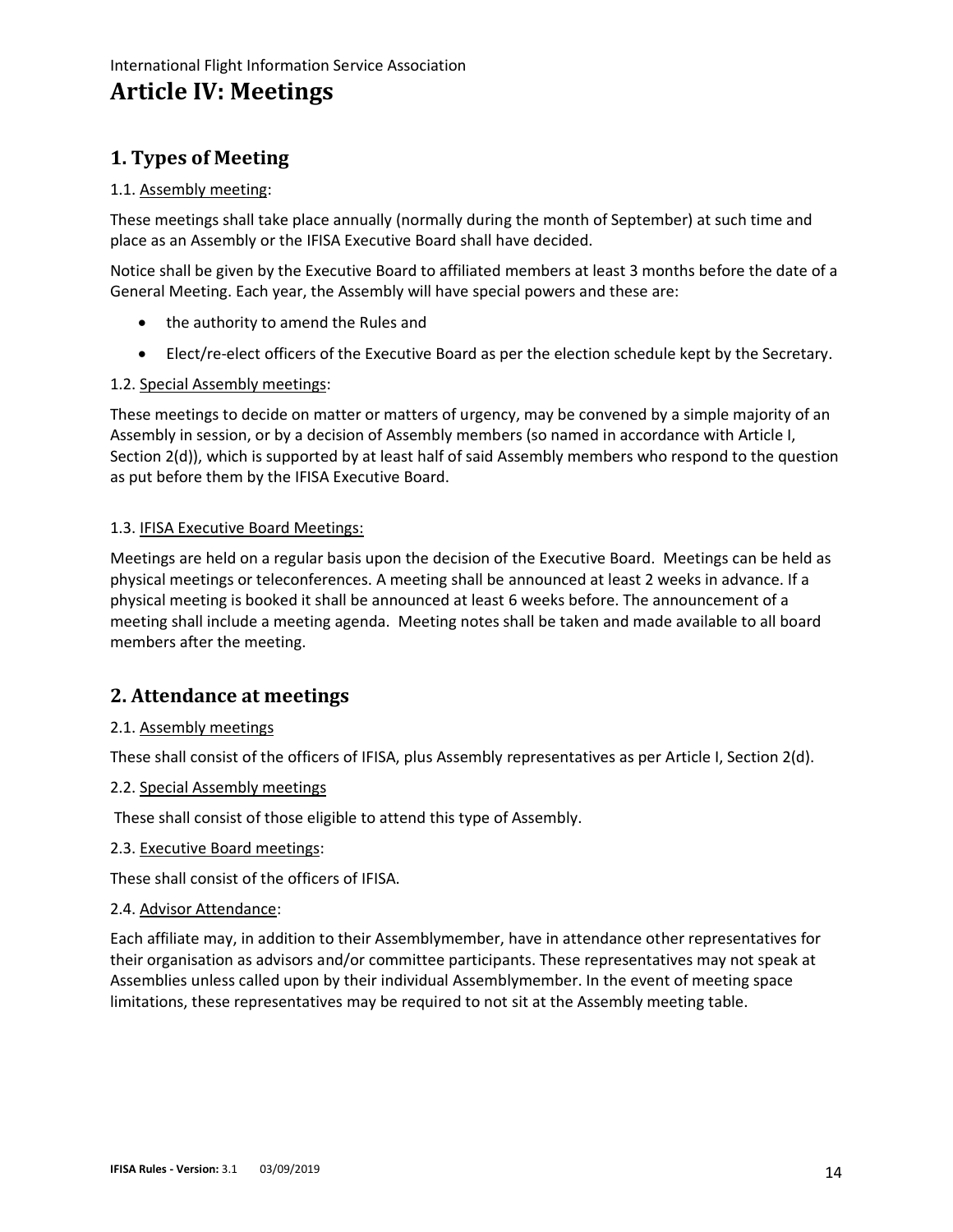#### 2.5. Proxy Attendance:

In the event a member Association (Article I, Section 2(d)) is unable to attend a meeting, the duly designated proxy or deputy shall present to the Assembly a credential in duplicate, countersigned by the President or Chairman and the Secretary or other officials of the respective affiliate. The original shall be retained by the Secretary of IFISA. Voting powers during temporary absences from an Assembly are to be dealt with in accordance with ANNEX 3, section 11 of the IFISA Rules.

#### 2.6. General Attendees:

These consist of other persons permitted to attend meetings and shall consist of those designated to carry out specific meeting duties, Associate members, observers from appropriate organisations, invited guests and corporate members as authorised by the officers of IFISA.

## **3. Jurisdiction**

<span id="page-14-0"></span>All duly convened meetings, namely Assemblies and Executive Board meetings, have full authority to make decisions and determinations that are binding upon IFISA. However, the authority of special meetings shall be limited solely to the subject or subjects specifically indicated in the agenda of such special meetings.

## **4. Quorum**

A quorum shall consist of a simple majority of those member associations eligible to attend Assemblies.

## <span id="page-14-1"></span>**5. Voting**

<span id="page-14-2"></span>5.1. Members entitled to vote are Full IFISA Members. All questions properly brought before a meeting shall be determined by a majority vote of the voting representatives on the basis of one vote per country. In case there are two full members from one country, each full member will have a fraction of one single vote. The rules of order to be followed at any and all meetings shall be specified in the Rules.

5.2. If a voting delegate is temporarily absent during the assembly or is not able to attend the assembly, he/she may assign his/her voting powers to an alternative delegate. Such a delegation shall be made in writing and the letter must be brought to the assembly meeting by the delegate that the voting has been delegated to so that the letter can be shown to the executive board.

5.3. An elective officer of IFISA shall not be entitled to a vote except when he is an Assemblymember. In the event of equality of votes, the Chairman, even if he is not an Assemblymember shall have a casting vote. Resolutions passed at Assemblies will become IFISA policy. An amendment to the Rules requires a two-thirds majority of the votes to be cast in favour of the amendment by the Assembly members present and voting.

5.4. At an Assembly or Special Assembly, any Resolution put to the vote shall be decided by a show of hands unless three members present or in proxy, or the President shall demand a poll. Unless a poll be demanded a declaration by the President that the Resolution on a show of hands has been carried, carried unanimously, carried by a particular majority or lost and an entry to that effect made in the minutes of the meeting shall be conclusive evidence of the fact without proof of the number of votes recorded in favour or against such Resolution.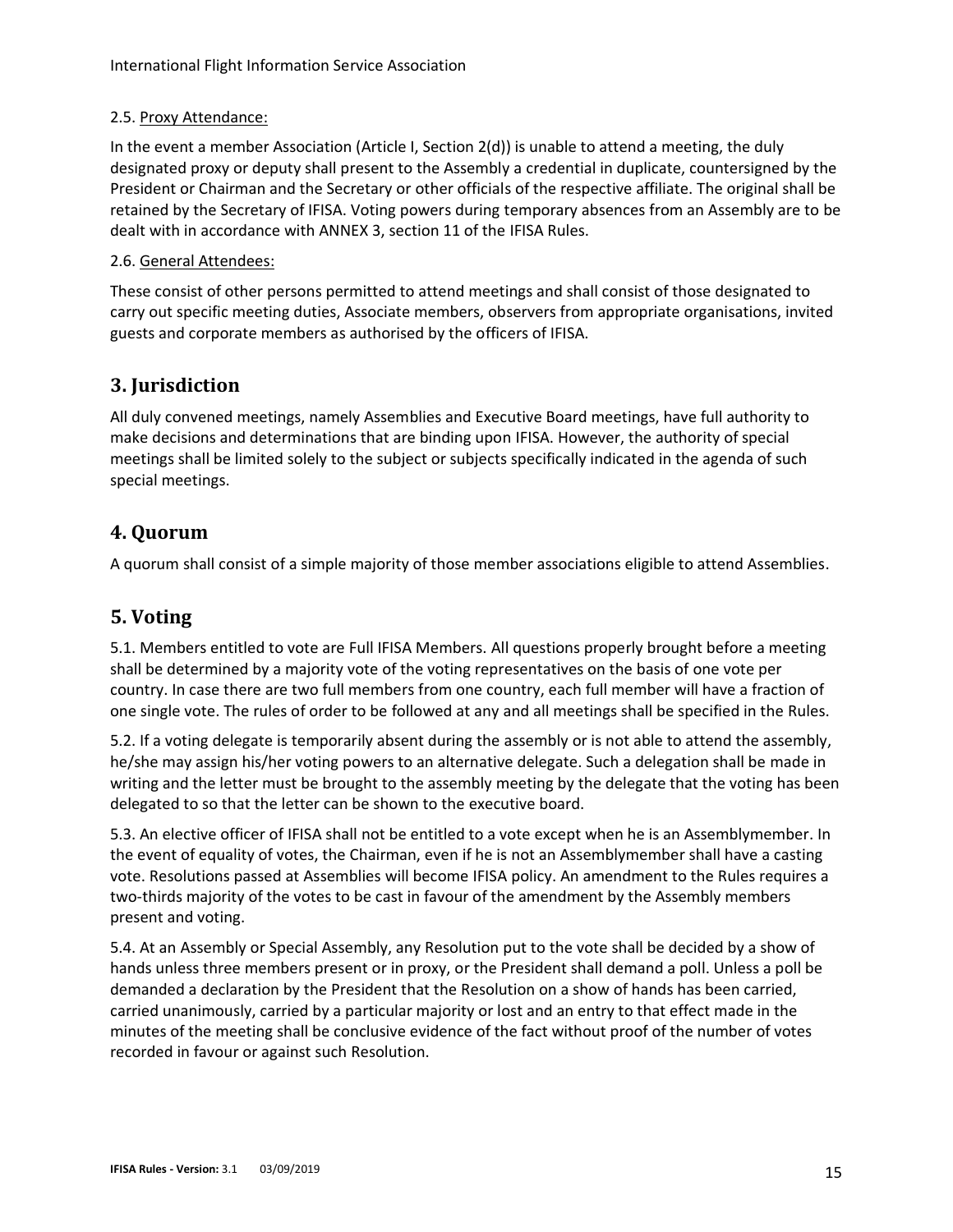## **6. Order of Business**

The order of business at Assemblies shall be as follows:

- <span id="page-15-0"></span>1. Call to order by President.
- 2. The roll call of Assembly members and determination of who present is entitled to vote.
- 3. Apologies for absence.
- 4. Nomination and the election of Auditors & Signatory.
- 5. Reading of the IFISA annual activity report
- 6. Reading of the IFISA annual financial report as well as balance report
- 7. Voting regarding indemnity for the past years executive board.
- 8. Reading and presentation of the budget and plan of activity for the upcoming year
- 9. Voting about the budget and plan of activity for the upcoming year.
- 10. Consideration of matters raised by the executive board.
- 11. Consideration of matters submitted in writing by members.
- 12. Nomination and the election of officers.
- 13. Future meetings and closure.

Agenda items may be proposed from member Associations or from the executives of IFISA. The final agenda shall be issued at least thirty days prior to a special Assembly and at least sixty days prior to all other types of Assemblies.

## **7. Proceedings at Assemblies**

7.1. The President, or in his absence, the Vice-President, or in his absence one of the Members of the Executive Board, shall take the Chair at all Assemblies.

<span id="page-15-1"></span>7.2. Each speaker shall address him/herself solely to the Chair. The Chairperson shall have sole discretion for the order of calling speakers.

7.3. A motion of a matter to be discussed by the general assembly may be submitted by a full member at the latest 4 weeks before the date of the assembly meeting.

7.4. A motion from a full member submitted to the executive board shall be processed and prepared by the executive board so it can be presented at the assembly meeting with a well-prepared answer and suggestion of way forward by the executive board.

7.5. A motion from a full member or a motion from the executive board shall be discussed by the assembly in a democratic manner. Each full member is allowed to speak his/her opinion. Each speaker shall be given its turn to say his/her opinion. When app opinions have been heard a cast of votes from the full members shall be made to determine the way forward.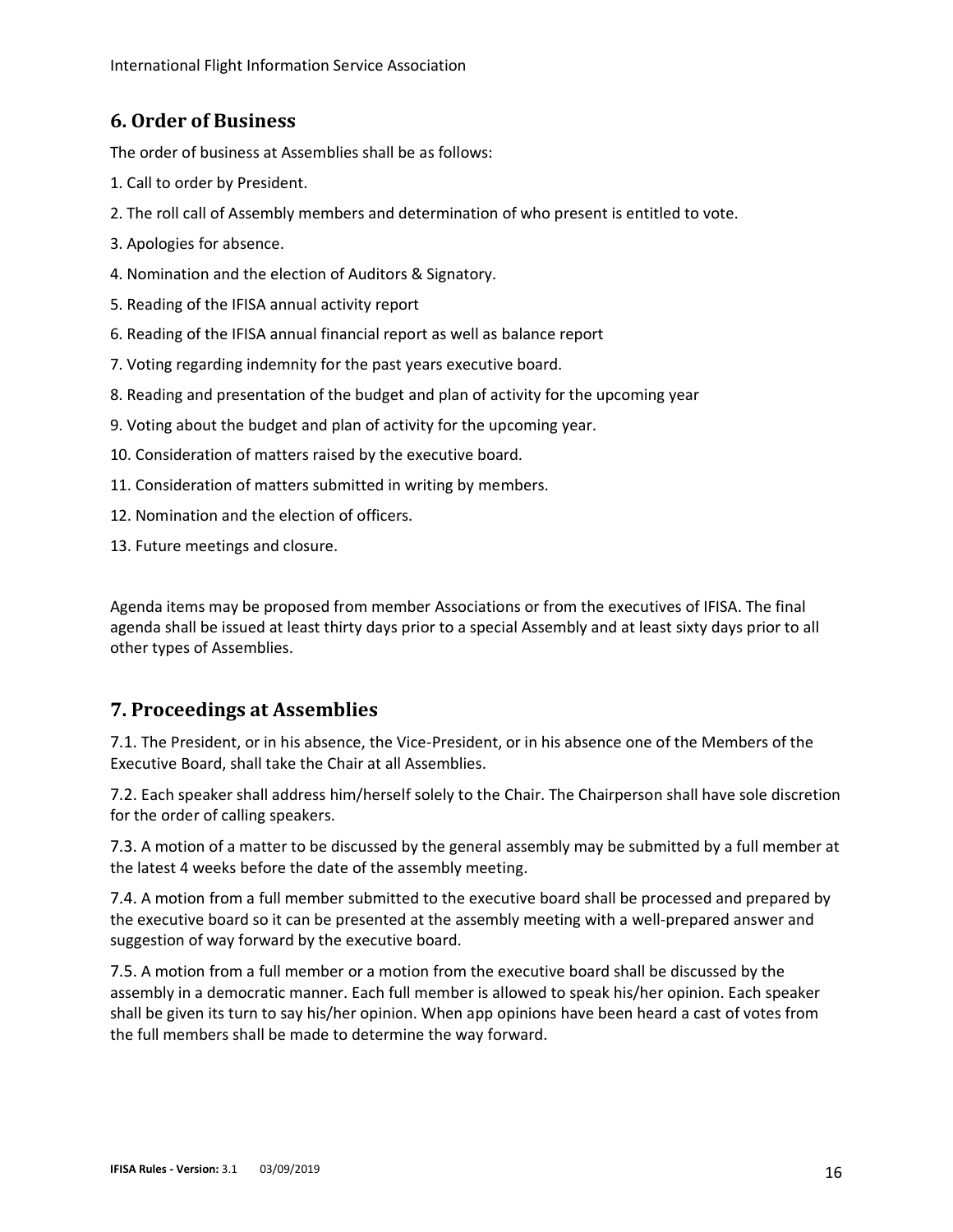7.6. No full member may speak more than once on the same motion, except with the permission of the Chairman, provided always that the proposer of a motion has the right of reply before the motion or amendment is put.

7.7. The regular order of business may be changed or suspended by the President or by a two-thirds majority of the meeting.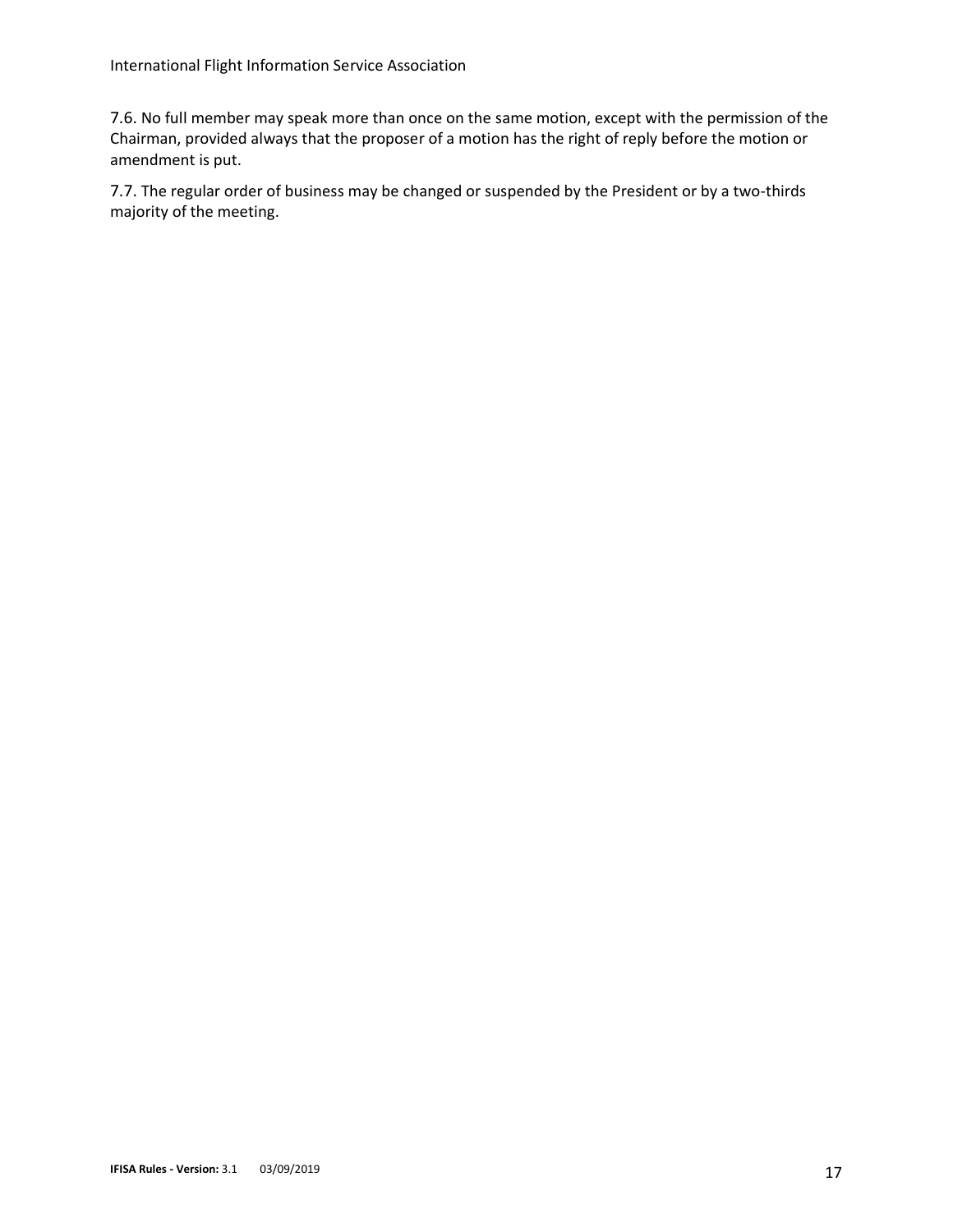## **Article V: Executive Board**

## <span id="page-17-0"></span>**1. Number of Elective Officers**

<span id="page-17-1"></span>The elective officers of IFISA shall be: President, Vice President, Secretary, Treasurer, and if determined by the Executive Board two further Board Members (or additional Board Members if deemed necessary by the Executive Board).

## **2. Eligibility and Election**

2.1. The elective Officers of IFISA shall be members in good standing or officers of an Association affiliated to IFISA and have the written support of their Association.

<span id="page-17-2"></span>2.2. Officers shall be elected by ballot at the annual Assembly. In order to stand for election, an individual has to be a member of a member Association and his/her nomination need previously be brought in writing to the Secretary. The terms of office of a member of the Executive Board will be three years and in order to ensure continuity of expertise not more than 50% of the elective officers should be elected at any Assembly. The Secretary will keep a record of who is due to Retire. Retiring officers can be nominated for re-election.

2.3. Election of Officers shall be based on the principle of requiring a majority of the votes cast, which is fifty percent plus one. In the event that no one nominee receives a majority of votes cast for a specific office, then a further run-off election will be held between the two candidates receiving the highest number of votes. In the case of a tie at any stage in the voting procedure the said tie shall be broken by revaluating for those candidates with equal votes.

2.4. The Officer/s shall take office immediately after Assembly and shall hold office as described herein.

2.5. In the event of the resignation or retirement of an officer during his term of office, the Executive Board is empowered to take steps to co-opt a substitute officer on a temporary basis subject to ratification by Assembly.

## **3. Authority and Responsibility**

The elective officers collectively shall constitute the Executive Board authority and direction of IFISA unless Assembly is in session. Individually, the authority and responsibility of the elective officer shall be:

#### <span id="page-17-3"></span>3.1. President:

The President is responsible for the chairmanship of the Executive Board and the leadership of IFISA in accordance with the Rules. The President shall preside at all meetings (or select a suitable deputy), shall supervise all activities of IFISA, and shall sign official documents as appropriate. He shall be responsible for the selection of representatives' at all external meetings in the absence of an appointed representative by the Assembly. He shall carry out other responsibilities as prescribed within the IFISA Rules.

Further specific responsibilities of the President are:

- To approve an expenditure of an urgent nature subject to any conditions as from time to time determined by Resolution of the Executive Board.
- To make public comment on behalf of the Association on matters concerning Flight Information Service or the interests of Flight Information Service Officers, where possible following due coordination with the Vice-President.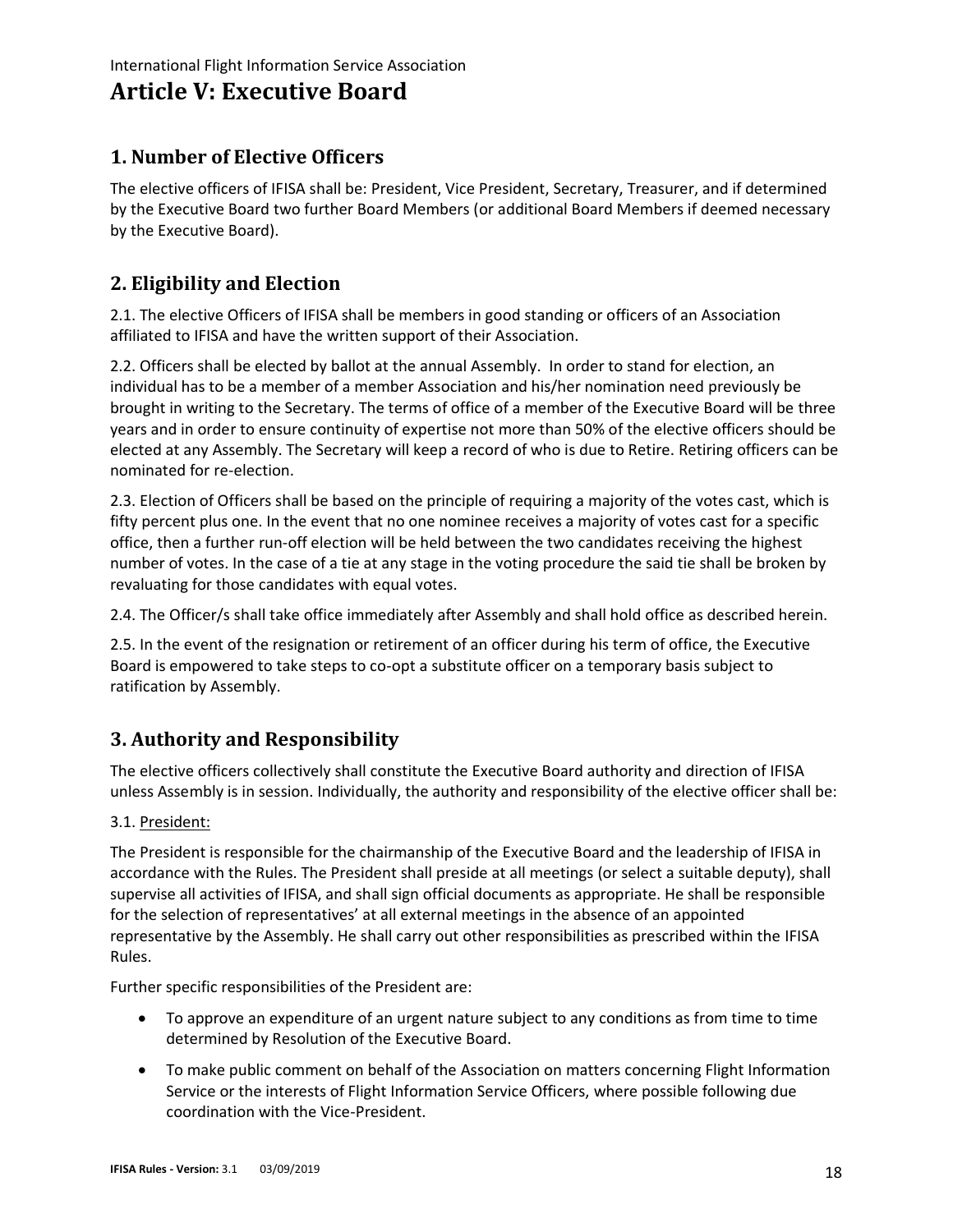- To carry out on behalf of the Association any specific actions as directed by the Executive Board appropriate to the office of President.
- To handle relations with external organisations

#### 3.2. Vice President:

The Vice President is a member of the Executive Board and an officer of the Executive Board and shall deputise for the President whenever necessary, on each occasion assuming the specific responsibilities of the President and in the absence of a President, shall exercise leadership of the Association, in accordance with the Rules.

Further specific responsibilities of the Vice President are:

- To provide guidance and advice to new members of the Executive Board in order to facilitate their expeditious assimilation into the work of the Board.
- To provide, in conjunction with the Treasurer, after the end of the financial year, to the next following Executive Board meeting, a statement comparing expenditure with the budget for the previous year.
- To prepare an annual budget for submission to the Treasurer.
- To make public comment on behalf of the Association on matters concerning Flight Information Service or the interests of Flight Information Service Officers, where possible following due coordination with the President.
- To assist the president in the relations with external organisations.

#### 3.3. Secretary:

The Secretary shall be responsible for the management and administration of all activities of IFISA and shall conduct all correspondence on behalf of IFISA as directed by the President and/or the Assembly.

Further specific responsibilities of the Secretary are:

- Arrangement and notification of the Executive Board Meetings, Assemblies and Special Assemblies and for ensuring that such meetings are conducted in accordance with the By-Laws.
- To ensure that notes of all Meetings (Executive Board, Assemblies and Special Assemblies) are produced and distributed as appropriate and the notes are archived.
- To ensure that all vacancies on the Executive Board or other committees are promulgated and for the collation of all nominees.
- To ensure that elections for the Executive Board and other Committees are conducted according to the By-Laws, and in addition receive all letters of resignation from members of the Executive Board or who are unable to complete their term of office.
- To carry out on behalf of the Association any specific actions as directed by the Executive Board appropriate to the Office of Secretary.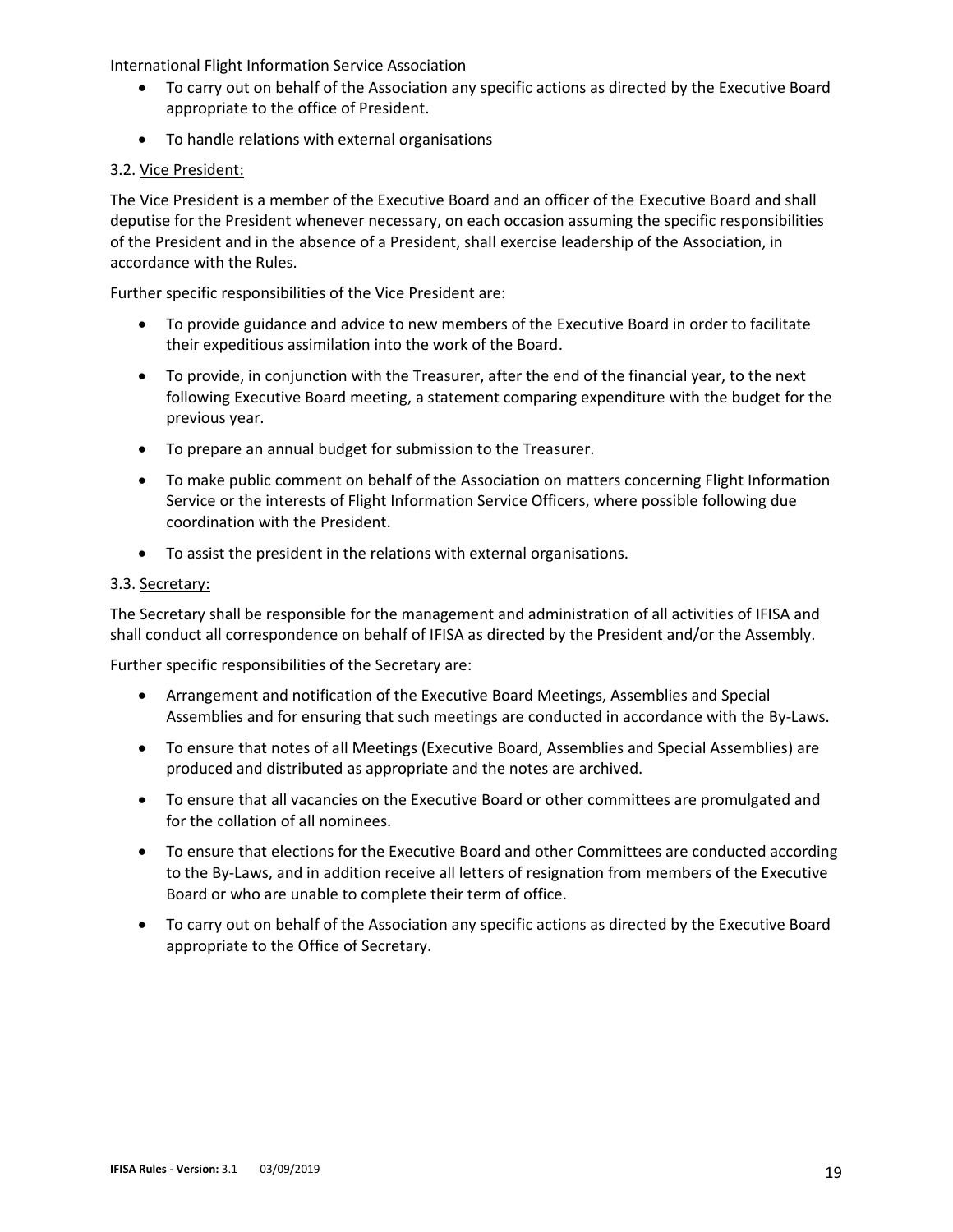#### 3.4. Treasurer:

The Treasurer shall be responsible for IFISA´s financial and administrative arrangements and for all funds which he receives and shall deposit all such funds in the name of IFISA in such bank or banks as the Executive Board may designate. The Treasurer is required to ensure that all activities are conducted in accordance with the By-Laws and shall cause to be exhibited at all reasonable times his books and accounts to any officer or Assemblymember. A complete statement of the financial position of IFISA shall be rendered by the Treasurer to Assemblies and Executive Board meetings.

Further specific responsibilities of the Treasurer are:

- To make, sign and endorse in the name of IFISA the cheques, drafts, electronic transfers, warrants and orders for the payment of money unless this is delegated to another Member of the Executive Board in accordance with the Rules.
- To be responsible for all financial matters with regard to the Association's finances.
- To ensure that the annual Association accounts are presented to the deputy of the Executive Board at the close of each financial year and that a full financial report is presented at the Assembly.
- To maintain records of all financial transactions and associated duties of a book-keeper.
- Ensure that all electronic banking including any direct debits is conducted to the satisfaction of the bankers and accountants.
- To prepare IFISA´s annual budget based on the anticipated income and requested expenditure from other Executive Board Members.
- To carry out on behalf of IFISA any specific actions as directed by the Executive Board, appropriate to the office of Treasurer.
- To manage the day to day financial affairs of the Association including:
	- o Oversee and organise the collection of subscriptions
	- o Payment of Invoices
	- o Payment and reconciliation of claims
	- o Maintain a contemporaneous record of income and expenditure

#### 3.5 Firmatecknare:

Firmatecknare can be translated as authorized signatory. The firmatecknare has the right to sign for the association in legal matters such as signing contracts. The main task of the firmatecknare is to sign for bank matters such as opening a bank account or tax matters such as signing the tax return. The association is registered in Sweden and as such it needs a person to act as signatory ("firmatecknare"). To simplify procedures, the Executive Board shall appoint one board member as signatory in or as close to Sweden, who can sign for the association.

#### 3.6. Board Member(s):

A Board Member is an elective officer of the Executive Board. The number of additional Board Members shall be decided by the Assembly after a proposal by the Executive Board. Any Board Member takes over such duties/roles/tasks as may be assigned by the Executive Board.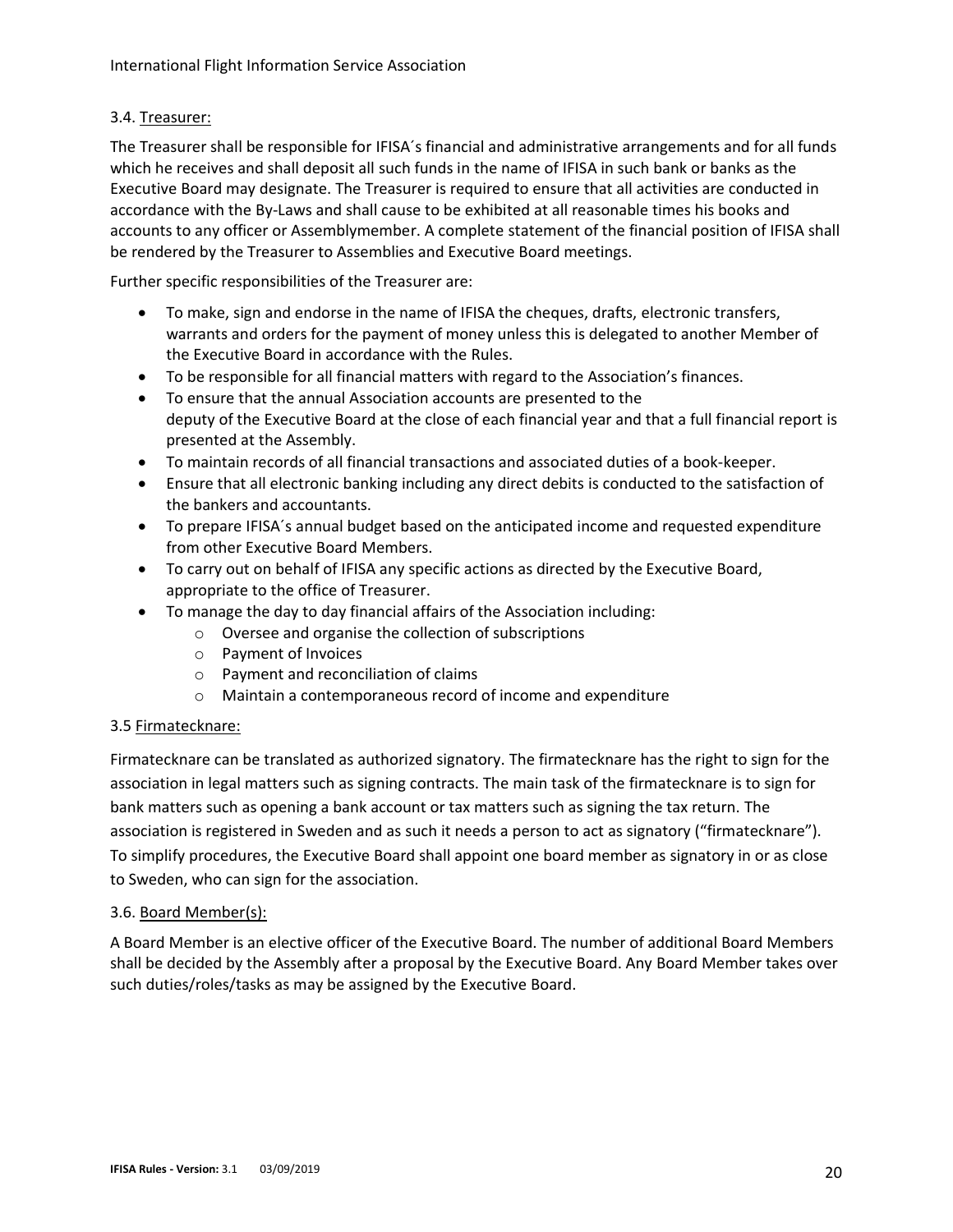#### International Flight Information Service Association 3.7. Powers and Duties of the Executive Board

The Members of the Executive Board may, if necessary in urgent cases, appoint any representative of any Full Member Association to Board Member to fill a vacancy in order to ensure adequate representation of all members' interests. Any such appointment shall be for the period until the next Assembly.

The Executive Board may by Resolution signed by two-thirds of its number, remove any Member of the Board before the expiration of his term of office.

A member of the Executive Board shall vacate his office if he resigns from office or ceases.

The Executive Board shall cause proper notes to be made of the proceedings of all IFISA meetings and all business transacted at such meetings. Any such notes of any meeting, if purporting to be signed by the person presiding at such meeting, or by the person presiding at the next succeeding meeting shall be prima facie evidence without any further proof of the facts therein.

#### 3.8. Proceedings of the Executive Board

- The Executive Board may meet together for the despatch of business, adjourn and otherwise regulate its meetings as it thinks fit.
- A Quorum shall consist of at least three (3) members of the EB.
- Questions arising at any meeting shall be decided by a majority vote.
- In the case of an equality of votes, the President shall have a second or casting vote.
- The President, or in his absence the Vice President shall be the President of all meetings of the Executive Board.
- Unless otherwise agreed the Secretary shall at any time summon a meeting of the Executive Board.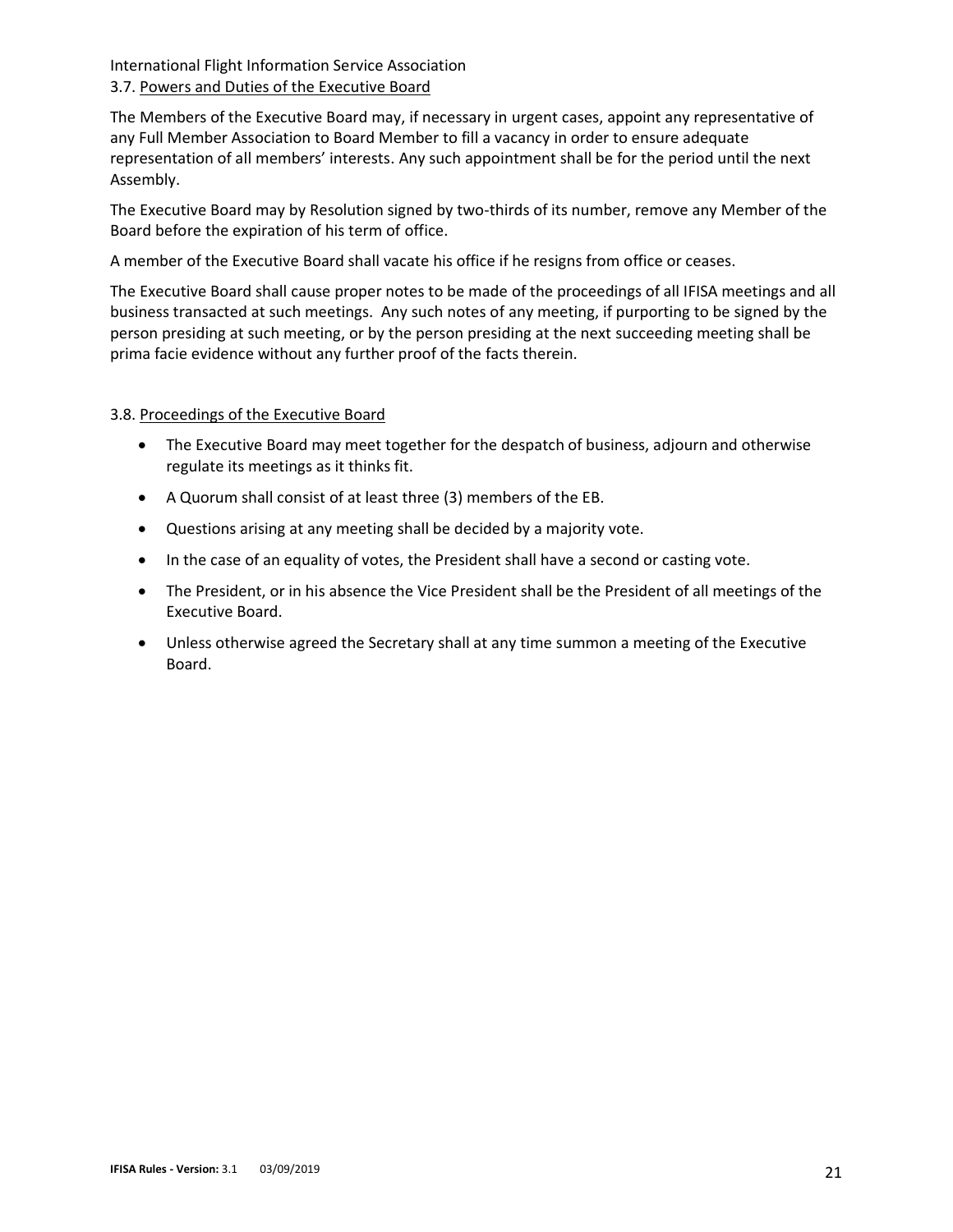# **Article VI: Management**

## <span id="page-21-0"></span>**1. Changes of the Rules**

<span id="page-21-1"></span>This Rules shall remain in force and effect, and shall not be altered, added to, amended or rescinded, except at Assembly as set out in Article IV, Section 1.1, or special Assembly, of which due notice shall have been given in accordance with Article IV, Section 1.2.

## **2. Interpretation**

<span id="page-21-2"></span>This Rules shall be interpreted by the President. In addition, he shall rule upon all questions properly presented and seconded before a meeting as defined in Article IV. In the event that an Assemblymember disputes the President's ruling, the President shall, if the Assemblymember has a person who seconded the request for a ruling, put the question to the Assembly. Said dispute, will then be decided by a majority vote of Assembly members in attendance and voting.

## **3. Draft Releases**

<span id="page-21-3"></span>In order that IFISA policy may be determined, where no Resolution or Rules exist, a statement of the matter concerned may be issued to all members and, in the absence of objection, be deemed policy. At least sixty days for reply shall be allowed unless the matter needs to be decided sooner.

## **4. Relations with External Organisations**

<span id="page-21-4"></span>IFISA shall develop and maintain working relationships with other appropriate international, regional and national organisations as may be decided from time to time by the Executive Board by Resolution. Regional organisations shall be contacted through IFISA Regional Directors (if existing). National organisations shall be contacted through the appropriate Member Association where one exists.

## **5. Working Groups**

5.1. In order to investigate study and initiate action on matters of particular interest, the Executive Board or Assembly may establish separate working groups.

<span id="page-21-5"></span>5.2. The working groups will be convened at Assemblies or by the Executive Board under the Chairmanship of a designated member of the Executive Board who will also delegate and coordinate the work of the committee between Assemblies.

5.3. The Chairman will be responsible for the submission of the standing committee reports and recommendations to the President and Assemblies as appropriate.

5.4. The members of such working groups shall be decided at Assemblies or by the Executive Board.

5.5. For the processing of specific objectives, a system of working groups shall be maintained. Such Committees shall be composed of members nominated by Member Associations.

The Committee shall have the authority to invite specialist members to serve on such Committees. In the case, such specialist is a member of a Member Association the consent of the Association shall first be obtained.

5.6. The recommendations of the Working groups shall not be put forward as IFISA policy unless they have been endorsed by an Assembly.